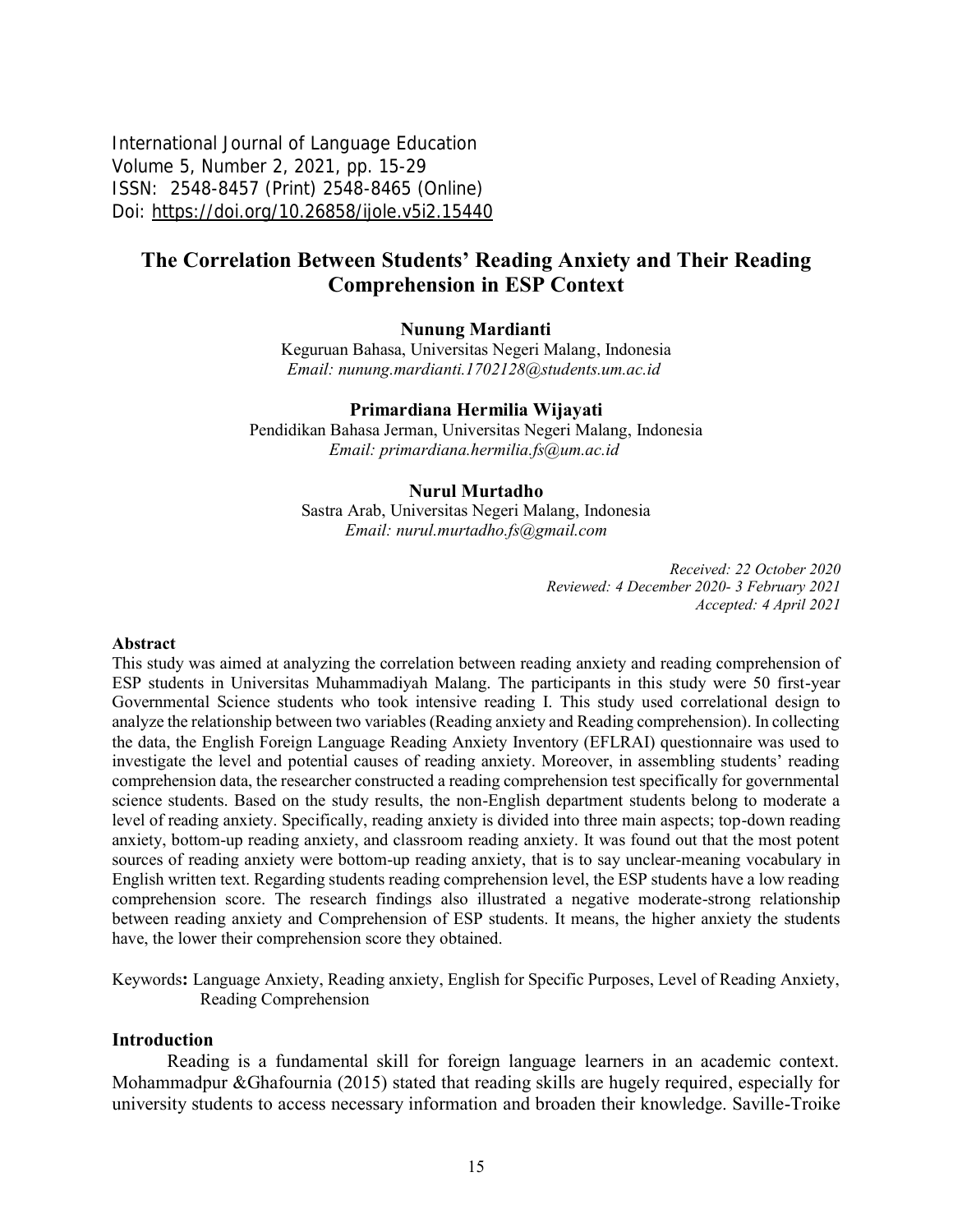(2006) asserted that reading is the primary device for second language learners' input and the source of vital exposure to connect literature and other aspects of the second language culture. In other words, many experts stated that reading is the essential language skill among others (Alderson, 2005; Chawwang, 2008);

Based on Progress's International Reading Literacy Study (PIRLS) data (2011), Indonesian students' scores are at a low reading performance level. Concerning students' poor performance on reading, Ratri (2015) investigated factors influencing Indonesian student reading literacy. The result showed that the factors like home parental involvement, students' perceptions of reading, reading outside school, and ICT application were significantly related to the students' reading literacy.

Another study was conducted by Suryanto (2017), who investigated English reading comprehension problems in the Indonesian cultural context. The result showed that reading comprehension problems are caused by cultural-based issues, English teaching and learning concerns, and social-contextual problems. Lack of using strategy in reading activities was said as part of factors related to English teaching and learning concern. Therefore, the research mentioned above indicates that reading skills undoubtedly need to be emphasized in language study, especially in Indonesia, as EFL learners.

Under the context of English as a foreign language or second language, students' affective factors may contribute to acquiring the target language. Krashen (1982) has narrowed down the elements based on the frequency of its use in research variables into motivation, self-confidence, and anxiety. Within the area of anxiety or specifically mentioned as language anxiety, MacIntyre & Gardner (1989) defined it as "the worry and negative emotional reaction aroused when learning or using a second language." The negative feelings could hinder the process of learning a language. Moreover, Aina & Wijayati (2019) agreed that language anxiety as a part of academic stress possibly causes the students to worry during learning the target language or could be their learning achievement as a final process.

Particularly, when comprehending new ideas through reading text, the reader often feels difficult to concentrate while reading a text that confuses them to understand its content. The state of uneasiness and stress when reading text is commonly called reading anxiety. "Reading anxiety is a specific aspect of general anxiety that has been invested in the reading process." (Zbornik & Wallbrown, 1991). It will occur when students feel uneasy and confused during reading activities, resulting in decreased cognitive performance. They will face difficulties, encourage negative value toward themself, and finally minimize their self-efficacy.

About EFL settings in Indonesia in which English is taught as a foreign language obviously cannot escape from reading anxiety. A study from Faruq (2019) can represent reading anxiety faced by EFL undergraduate students. The purpose of the research was to investigate students' reading anxiety in undergraduate EFL students. This case study invited 37 ESP students as a research subject. The data were collected though Foreign Language Reading Anxiety Scale (FLRAS) reading anxiety questionnaire developed by Ahmad et al. (2013). The research found out that most students identified anxiety as a medium level. The study showed that most of the students reported medium-level anxiety. Reading anxiety among students was based on the most grounded material features like unknown vocabulary and unfamiliar culture. The personal factor found was fear of making mistakes that were less than concerned about the impact of reading.

In the same line, Aisyah (2017) examined the levels of anxiety among students and the causes of anxiety among students in the English reading class. The data were obtained using FLRAS, a reading anxiety questionnaire, and an interview to explain the questionnaire that had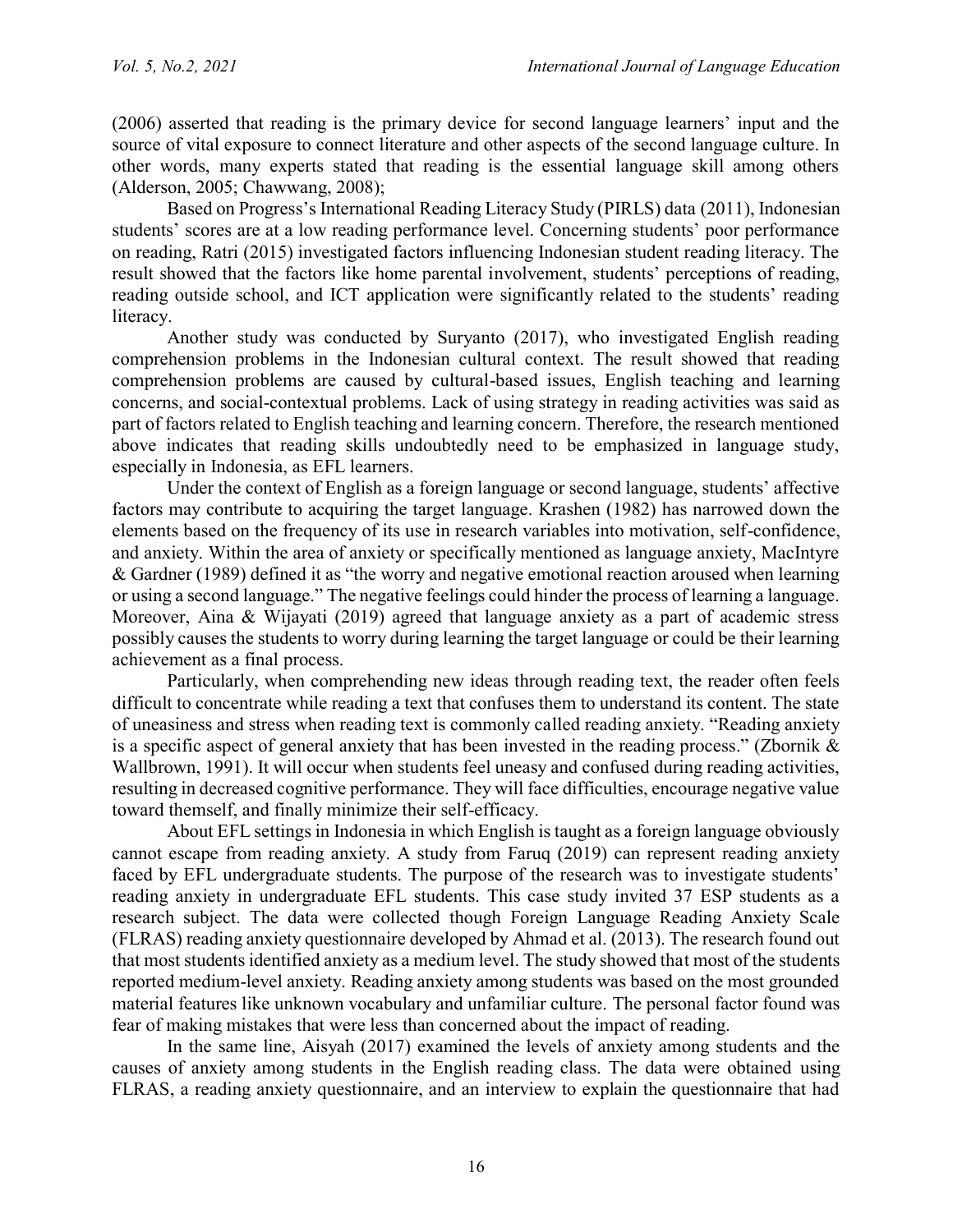been developed. The result found that most students were at a medium level of anxiety. Students' reading anxiety factors were focused on the text function, including unknown vocabulary, which becomes the first rank triggering reading anxiety, followed by an unfamiliar subject. The last is the exotic culture.

Thus, the elaboration of the study above accommodates us that reading anxiety may become a severe obstacle the students faced. Therefore, it is necessary to deepen the understanding of these affective factors, especially reading anxiety and its relationship to other components in EFL or ESL teaching, to facilitate learners.

Several studies showed that reading anxiety is unquestionably related to students' achievement in English. Jafarigohar & Behrooznia (2012) examined the effect of anxiety on reading comprehension among distance EFL learners. Through the questionnaire called the Foreign Language Reading Anxiety Scale (FLRAS), it was found that there was a significant negative relationship between FLRAS and reading comprehension tests. The higher degree of reading anxiety, the fewer score the students got from their reading comprehension test. In the Indonesian setting, mainly, Santoso et al. (2013) investigated whether reading anxiety affects the students' reading comprehension. To obtain the data, they used FLRAS and reading comprehension tests as a research instrument. The result showed a significant difference in reading comprehension between higher-level anxiety students and lower-level anxiety students. Hence, the studies above suggest that reading anxiety is a crucial issue for foreign language learners to face.

To support the elaboration related to the study variables, the researcher has conducted preliminary research by interviewing ESP students and ESP teachers randomly. It involved fourthsemester ESP students who already took Reading I and II at the University of Muhammadiyah Malang. Regarding reading anxiety, most students revealed that they feel unconfident when they do not understand the meaning due to the text's unfamiliar topic. As a result, in an attempt to understand the text, they translate word to word. Another student stated that she was frequently distracted by stories she cannot read well when she read English text, causing her to be stuck and lost in reading.

Moreover, coping with the grammar and structure of sentences increase their stress. In reading strategy, the students confirm that they were taught to use an appropriate reading strategy based on their tasks. For instance, when asked to find specific information in the text, they should use scanning, but skimming is a suitable strategy when the study sees the main topic. The other students add more methods, like translating and note-taking. In students' reading comprehension, the teacher has some high mean classes, but some other courses have a medium or low score. According to the teacher's explanation, it was happened because of the different levels of students. Although the ESP program (Language Center) has designed a syllabus containing teaching methods, material, and evaluation methods, every teacher has their way of delivering a material; hence, the score may differ.

Based on the result of temporary research above and previous studies that uncover the relationship of English department students' affective factors with reading comprehension, the researcher intended to conduct similar research. However, of course, the gap is ESP students' involvement in investigating reading anxiety's relationship to ESP students' reading comprehension.

## **Literature review**

Reading and reading comprehension

Commonly, reading has two types; those are extensive and intensive reading. Patel & Jain (2008) elaborated extensive reading as the kind of reading to get pleasure and joy. They further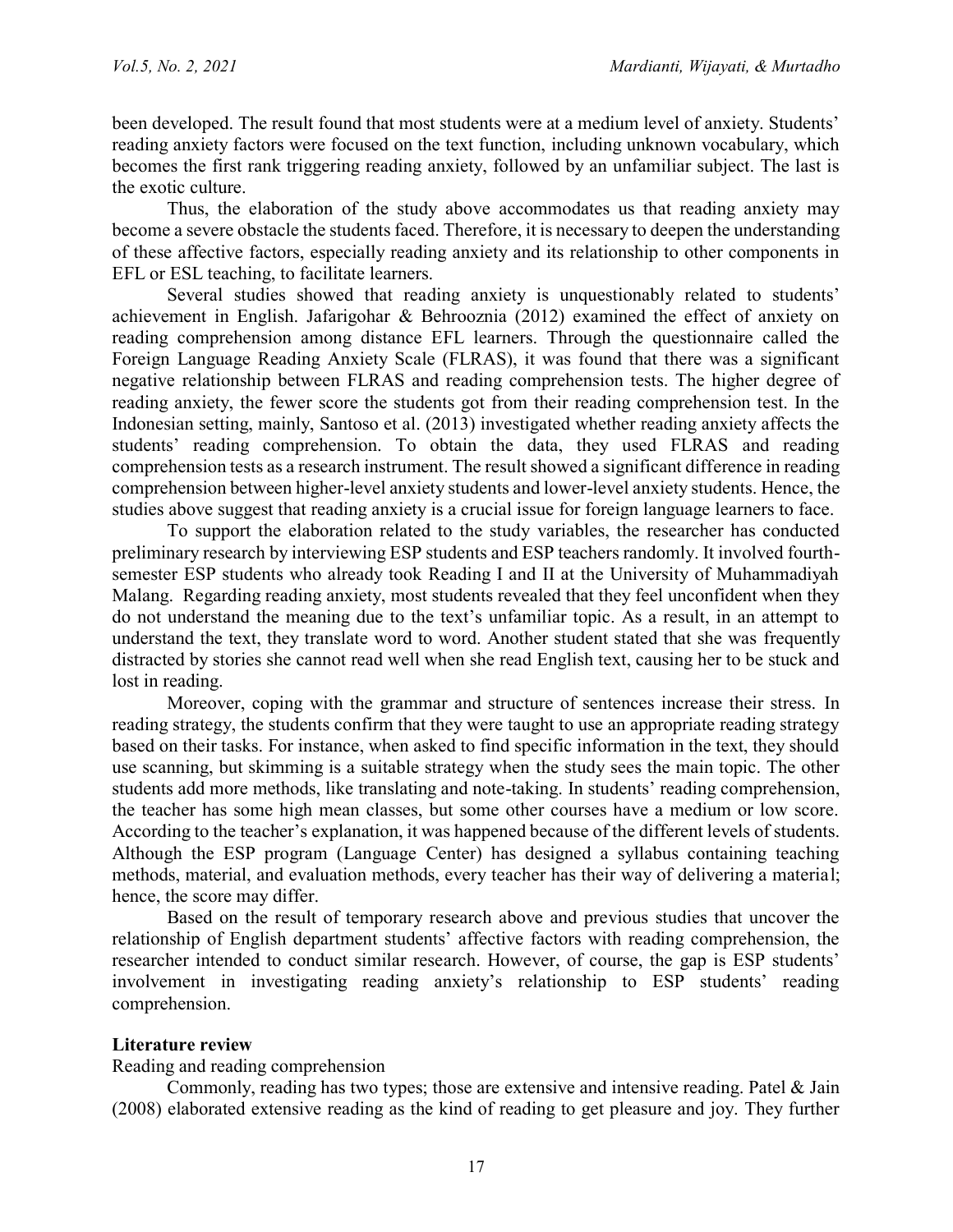stated that people who were doing extensive reading do not care about specific or essential information. The most important is they can keep updating certain information and feel satisfied with it. Meanwhile, intensive reading tends to get detailed knowledge and information.

Moreover, it can be said that this type of reading is suitable for English for specific purposes classroom. Mart (2015) argued that intensive reading focuses on accuracy rather than fluency. The employment of guided reading in the language classroom may help students to improve their achievement. Thus, a detailed analysis of the reading materials by intensive reading allows learners to master the language.

Wolf (in Yamashita, 2015) believed that "reading does not only require cognitive processes, but it also involves emotional states of the learners." The way students interact with the text will be influenced by the emotional intelligence they have. Therefore, every teacher is suggested to help the students develop their cognitive skills and understand some potential factors related to students' psychology to increase their reading comprehension. Ni (2012) clarified that affective factors could significantly affect students' language acquisition process. One of the affective factors contributing to students' language acquisition is anxiety.

When dealing with teaching in a foreign language, one problematic issue is language anxiety. Many psychologists and educators realize that anxiety can occur in productive skills (Speaking and Writing) and receptive skills (Listening and Reading) (e.g., reading, listening, speaking, and writing). In speaking skills, Wijayati et al. (2018) investigated speaking anxiety in German students as a foreign language. The study revealed that speaking anxiety's potential sources consist of challenging topics, unresponsive class, lack of preparation in speaking activity, lecturer's expressionless face, and fear of native-speaker lecturers. Early language research trends shifted from productive skills to receptive skills, namely reading (Santoso et al., 2013).

Reading is a complex and challenging process, even in one's native language (Saito et al., 1999). Thus, foreign or second language learners may become anxious when reading in a foreign language because it is an important skill and critical in language acquisition. They developed the Foreign Language Reading Anxiety Scale (FLRAS) used or adapted in afterward research to measure FL reading anxiety. These investigations have resulted in mixed findings of the relationship between reading anxiety and L2 reading performance.

Brantmeier (2000) examined 92 university students' reading anxiety who registered on advanced Spanish grammar and composition courses. Results indicated that the learners generally did not feel anxious about reading in a second language. They were more nervous about post-L2 reading tasks (both oral and written) than the act of reading itself. Students felt less anxious about reading when immediate communication apprehension was not a concern.

On the other hand, Wu (2011) investigated the relationship between language anxiety, reading anxiety, and reading comprehension performance. Analyses of the data collected from 91 university students showed that reading anxiety was related to language anxiety. Furthermore, students with low language anxiety and reading anxiety tended to perform better in the reading comprehension test. Students' language anxiety decreased with their learning in reading classes, while reading anxiety showed no differences. Moreover, it was also found out that there were no significant differences between males and females in their levels of language anxiety and reading anxiety. These results suggest that reading anxiety was a more stable construct compared to language anxiety.

## **Research method**

This study belongs to the correlational research since it aims to find the relationship between reading anxiety and ESP students' reading comprehension. The population of this study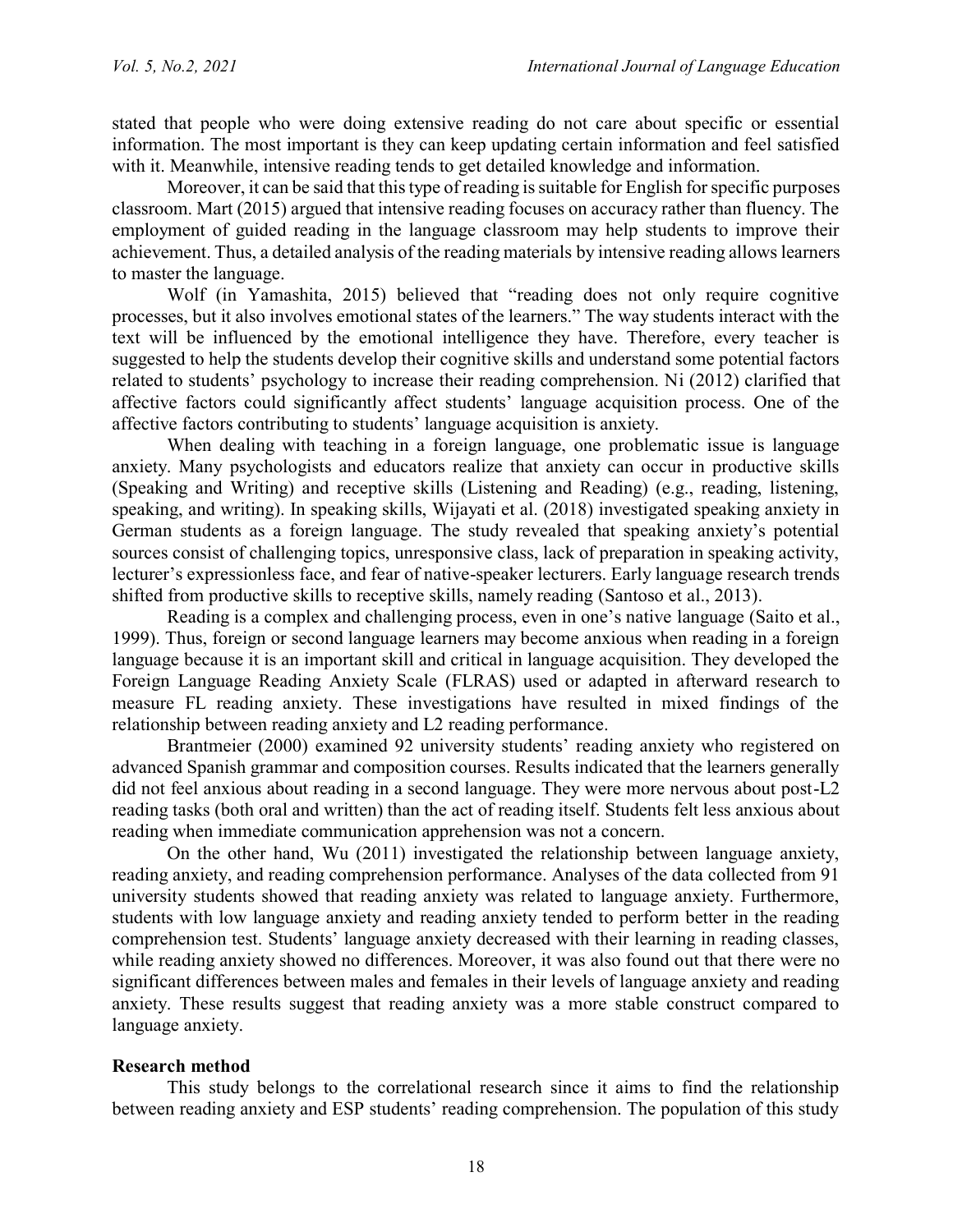is all students from the non-English department compulsory subject in the ESP Program. Moreover, 50 first-year of Governmental Science students participated in this study through the cluster random sampling technique.

To collect the data, the researcher used the English Foreign Language Reading Anxiety Inventory (EFLRAI) that is a questionnaire in the form of a Likert-scale developed by Zoghi & Alivandivafa (2014). EFLRAI consists of 27 close-ended statements regarding reading anxiety in the way of a 5-point range Likert scale. To avoid misunderstanding in filling out the questionnaire, the researcher translated the questionnaire into Bahasa Indonesia.

The researcher, then consulted the translated version with the ELT lecturer to ensure translation appropriateness. In developing a reading comprehension test, the researcher followed seven steps in making a test by Sulistyo (2015). However, the efforts of making tests were justified based on the needs of the research. In terms of the validation process, the researcher invited experts in English language assessment to check the test's validation. It is focused on the test's content, whether it is suitable for the student's major.

The test contained four passages with six items in each passage, thus the total of questions is 24 items. Those items measure the students' ability to find main ideas, explicit information, implicit information, word meaning, and pronoun reference. In terms of the reading comprehension test, the used of short answer test item produces dichotomous data.

Sulistyo (2015) stated that a try-out test is crucial to determine each item's characteristics, such as item difficulty, item discrimination, and item validity. The researcher chose another class which was to have similar characteristics as a sample of the current study to conduct try out. This step is based on what Latief (2019) has affirmed that the pilot test respondent should have similar characteristics with the research subjects. Therefore, to select participants for the pilot test, the researcher chose 40 students in offering class C, Government Sciences study program academic year 2019/2020.

As has previously mentioned, a correlational study aims to measure the relationship between two or more variables. Data analysis procedures were conducted as follows: In the first step, the researcher checked the completeness of all EFLRAI submitted by learners. An incomplete questionnaire would be discarded. EFLRAI consists of 27 items with a 5-point range Likert scale. Each questionnaire's point was calculated to determine the high frequency of factors contributing to students' reading anxiety.

To determine the relationship between reading anxiety and reading comprehension, the researcher used the Pearson Product Moment correlation formula to get the correlation coefficient. Furthermore, this study utilized the categorization of the correlation coefficient (R) proposed by Lodico et al. (2010).

## **Result and discussion**

## Level of reading anxiety

Students' reading anxiety is classified into high anxiety, moderate anxiety, and low. The student is said to have increased anxiety when their reading anxiety score in the EFLRAI questionnaire is around 104 to 127. It means they strongly feel anxious when reading anxiety. For moderate reading anxiety levels, the students with this level obtained a score of around 81 to 103. In other words, they somehow feel anxious about the reading activity. Last, the students with reading anxiety scores of approximately 57 to 80 belong to the low reading anxiety which means they feel less anxious in reading English text. Furthermore, Chart 1 contained further explanation related to students' reading anxiety level: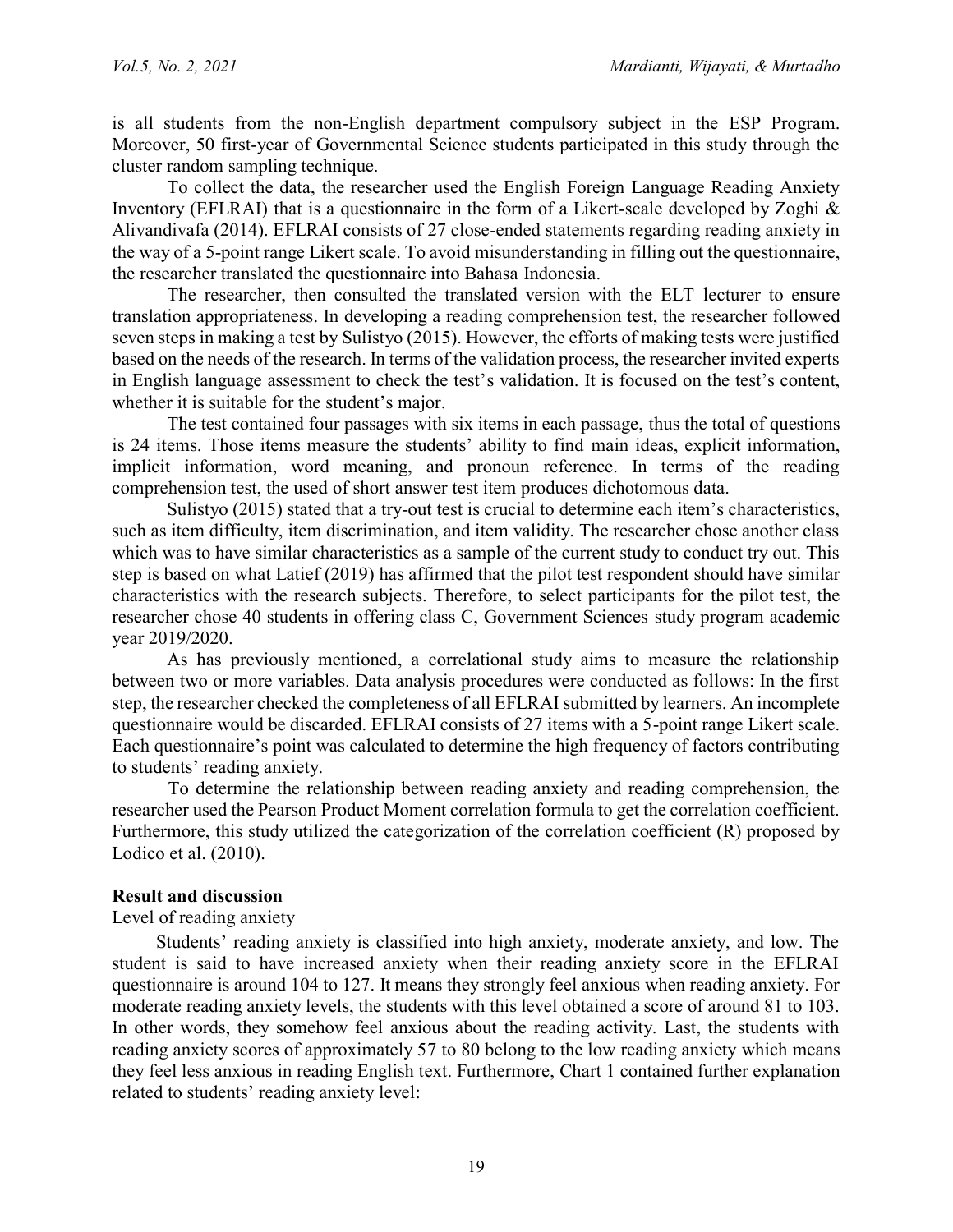

Chart1.Level of reading anxiety

Based on the Chart 1, most ESP students represented by 44% of total respondents belong to moderate anxiety levels. It means that their anxiety is not too high or too low by seeing the score range from 81 to 103. Furthermore, 30% of students are at a low level of reading anxiety. The ESP students who are at a low level of reading anxiety are less anxious when they are in the reading activity. Nevertheless, 26% of the respondents belong to a high anxiety level. This group of students has the most elevated anxiety since their reading anxiety score is around 104 to 127, which means they face higher anxiety and stress than others.

Potential causes of English Foreign Language Reading Anxiety.

In this subchapter, based on the previous explanation, the questionnaire consists of three aspects: top-down reading anxiety, bottom-up reading anxiety, and classroom reading anxiety with 27 items. Furthermore, each aspect is also divided into two parts except the classroom anxiety aspect. Further explanation will be given in the following subchapters.

# *Top-down reading anxiety*

The statements in the reading anxiety questionnaire represent a situation in which the ESP students feel anxious when reading English text. It is divided into background and cultural knowledge as well as general reading ability. The cultural knowledge consist of unfamiliar text titles, unclear cultural parts, and lack of previous knowledge. Meanwhile, the general reading ability comprises inability of recognizing the details, inability of spotting the main idea, and inability of expressing opinion.

Based on the questionnaire analysis result, the summarized result of the investigation on the respondents' reading anxiety reveals the statistics as illustrated in Table1.

|    |                                                  |                      |       |          | Table 1. Top-down reading anxiety |         |     |       |     |                   |     |
|----|--------------------------------------------------|----------------------|-------|----------|-----------------------------------|---------|-----|-------|-----|-------------------|-----|
| No | <b>Statement</b>                                 | Strongly<br>Disagree |       | Disagree |                                   | Neutral |     | Agree |     | Strongly<br>Agree |     |
|    | Top-down Reading Anxiety                         |                      |       |          |                                   |         |     |       |     |                   |     |
|    | Cultural<br>Background<br>and<br>a.<br>Knowledge | F                    | D     | Е        | p                                 | F       |     | F     |     |                   |     |
|    | Unfamiliar text title                            |                      | $4\%$ | 15       | 30%                               | 12      | 24% | 13    | 26% | 8                 | 16% |
| ∠  | The ideas in the text are culturally<br>unclear  |                      | $2\%$ | 9        | 18%                               | 15      | 30% | 21    | 42% | 4                 | 8%  |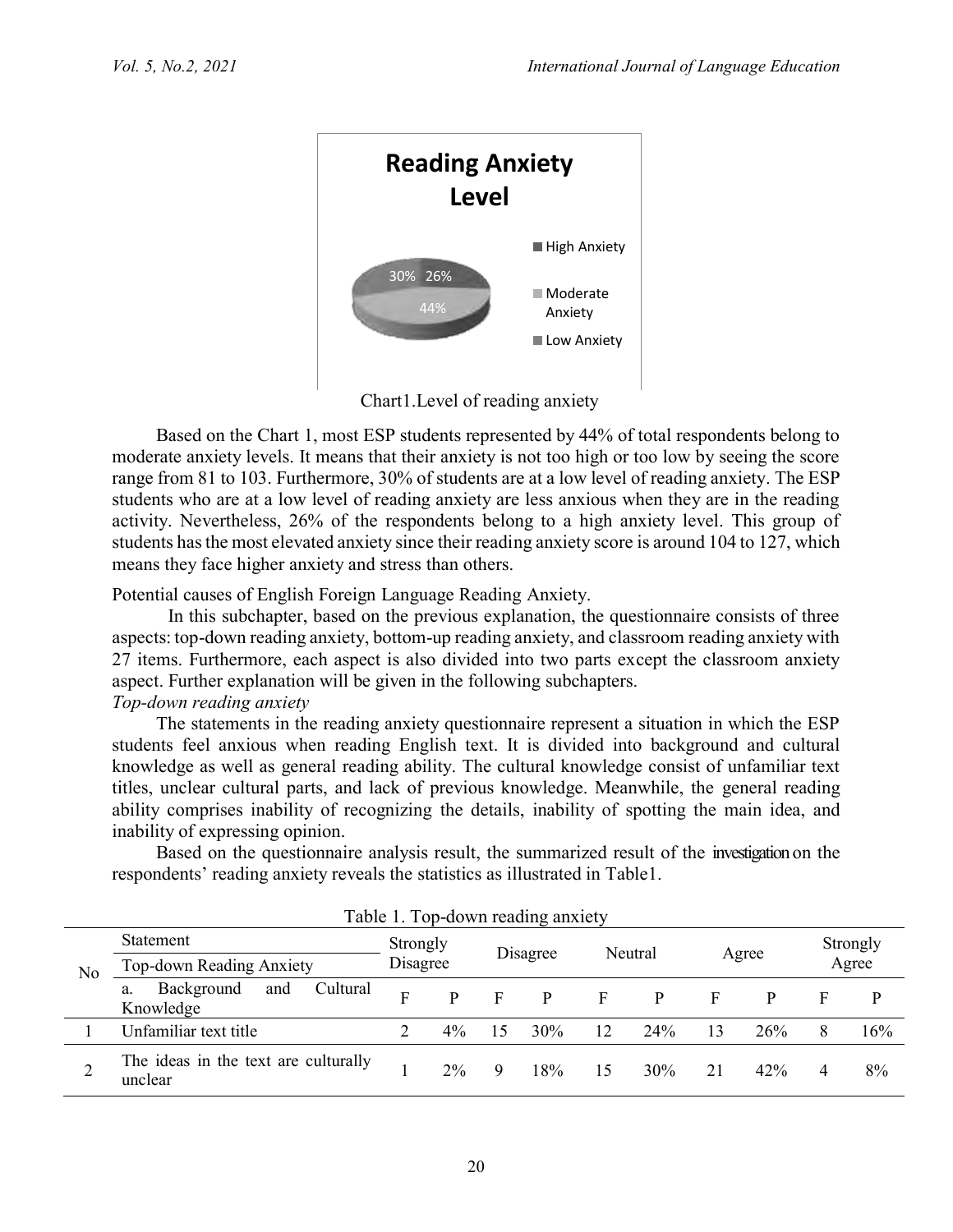| 3            | Lack of previous knowledge about<br>the ideas in the text.                           | $\mathcal{D}$ | $4\%$ | 9  | 18% | 16 | 32% | 16 | 32% |   | 14%    |
|--------------|--------------------------------------------------------------------------------------|---------------|-------|----|-----|----|-----|----|-----|---|--------|
|              | b. General reading ability                                                           |               |       |    |     |    |     |    |     |   |        |
| 4            | Cannot get the point of the text<br>although no unfamiliar vocabulary<br>and grammar | 4             | $8\%$ | 8  | 16% | 18 | 36% | 14 | 28% | 6 | $12\%$ |
|              | Cannot recognize the details.                                                        | 2             | 4%    |    | 14% | 21 | 42% | 16 | 32% | 4 | 8%     |
| 6            | Cannot express opinions of feelings<br>about the text.                               | 4             | 8%    | 18 | 36% | 12 | 24% | 12 | 24% | 4 | 8%     |
| $\mathbf{r}$ | Cannot spot the main idea of the<br>certain paragraphs.                              |               | $2\%$ | 9  | 18% | 6  | 12% | 29 | 58% | 5 | 10%    |

Regarding the top-down reading anxiety under background and cultural aspects, 42% of ESP students worry when the text's ideas are culturally unclear. Nevertheless, only 16% of the students feel uneasy when the text's title is unfamiliar. Moreover, 30% of students perceived neutral about the items when having a lack of previous knowledge about the text's ideas makes them upset.

For general reading ability, 58% of total students are worried when they cannot spot a particular main idea of paragraph. Furthermore, 32% of students get nervous when they cannot find the the detail information of the text. The Table 1 also illustrates that 24% of ESP students' inability of expressing their opinions or feelings about the text makes them stress.

## *Bottom-up reading anxiety*

This part is about the criteria that can be used to illustrate the reading anxiety faced by ESP students. It consists of two parts, those are vocabulary and grammar. The vocabulary part includes the unclear meaning of words, inability to find intended words in a dictionary, a different sense of words, unfamiliar idioms, words with many syllables, and difficult pronunciation. Likewise, the second part consists of unclear tenses, unable to differentiate parts of speech, passive voice, unfamiliar grammar structure, and complex structure sentences. The second aspect of reading anxiety, that is bottom-up anxiety, is presented in the following table.

|   |                                                                               |          |          |          | Table 2. Bottom-up reading anxiety |                 |         |       |     |       |          |
|---|-------------------------------------------------------------------------------|----------|----------|----------|------------------------------------|-----------------|---------|-------|-----|-------|----------|
|   | No Statement                                                                  |          | Strongly | Disagree |                                    |                 | Neutral | Agree |     |       | Strongly |
|   | <b>Top-down Reading Anxiety</b>                                               | Disagree |          |          |                                    |                 |         |       |     | Agree |          |
|   | a. Vocabulary                                                                 | F        | P        | F        | P                                  | F               | P       | F     | P   | F     | P        |
|   | Cannot figure out meaning of<br>unknown words.                                |          | $2\%$    | 12       | 24%                                | $7\phantom{.0}$ | 14%     | 24    | 48% | 6     | 12%      |
|   | Encounter a lot of words with unclear<br>meaning.                             |          | $2\%$    | 5        | 10%                                | 5.              | 10%     | 35    | 70% | 4     | 8%       |
| 3 | Cannot figure out meaning of<br>unknown words which have been<br>seen before. |          | 2%       | 8        | 16%                                | 8               | 16%     | 26    | 52% | 7     | 14%      |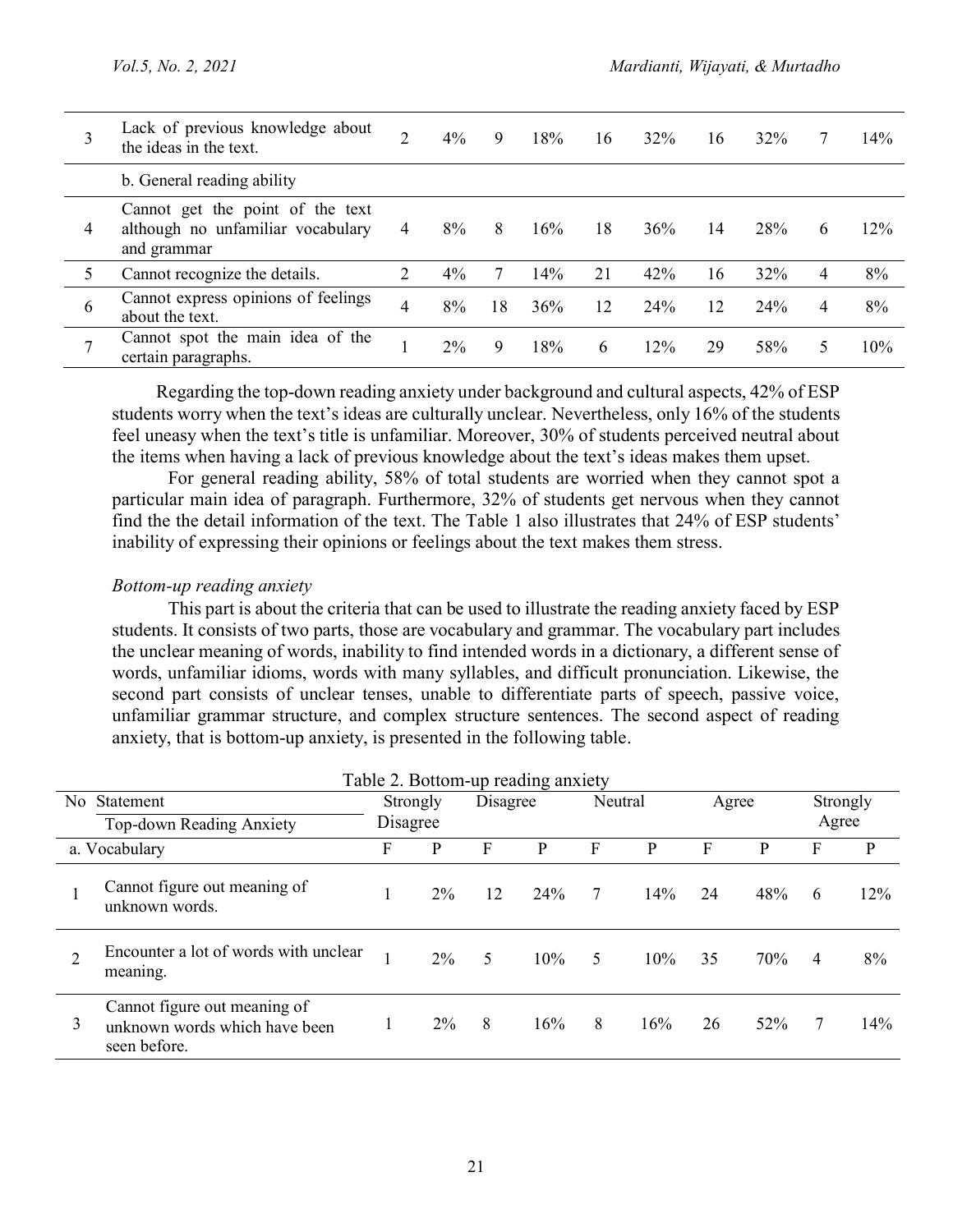| $\overline{4}$ | Unable to find out a word in a<br>dictionary.     | $\overline{2}$ | 4%    | 7  | 14% | 5  | 10% | 30 | 60% | 6              | 12%   |
|----------------|---------------------------------------------------|----------------|-------|----|-----|----|-----|----|-----|----------------|-------|
| 5              | Finding the word with multiple<br>meaning.        | $\overline{4}$ | $8\%$ | 5  | 10% | 6  | 12% | 30 | 60% | 5              | 10%   |
| 6              | Finding unfamiliar idioms.                        | 3              | 6%    | 12 | 24% | 8  | 16% | 24 | 48% | $\overline{3}$ | 6%    |
| $\overline{7}$ | Unfamiliar words made up of several<br>syllables. | $\overline{3}$ | 6%    | 14 | 28% | 5  | 10% | 25 | 50% | 3              | 6%    |
| $8\,$          | Feels difficult to pronounce several<br>words.    | $\overline{2}$ | 4%    | 10 | 20% | 5  | 10% | 31 | 62% | $\overline{2}$ | 4%    |
|                | b. Grammar                                        |                |       |    |     |    |     |    |     |                |       |
| 9              | Unclear tenses.                                   | $\mathbf{1}$   | $2\%$ | 11 | 22% | 14 | 28% | 17 | 34% | $\tau$         | 14%   |
| 10             | Cannot differentiate part of speeches.            | $\overline{4}$ | 8%    | 9  | 18% | 22 | 44% | 10 | 20% | 5              | 10%   |
| 11             | Finding passive voice.                            | $\mathbf{1}$   | $2\%$ | 11 | 22% | 19 | 38% | 11 | 22% | 8              | 16%   |
| 12             | Unfamiliar grammatical form of the<br>sentence.   | $\mathbf{1}$   | 2%    | 8  | 16% | 23 | 46% | 14 | 28% | $\overline{4}$ | $8\%$ |
| 13             | Misinterpret the grammatical point.               | $\overline{2}$ | 4%    | 8  | 16% | 22 | 44% | 9  | 18% | 9              | 18%   |
| 14             | Sentence with long and complex<br>structure.      | $\mathbf{1}$   | 2%    | 6  | 12% | 5  | 10% | 13 | 26% | 25             | 50%   |

Based on Table 2, the bottom-up reading anxiety aspects are divided into vocabulary and grammar. In terms of vocabulary, 70% of ESP students confirm their agreement about finding many words with unclear meaning bothers them. Moreover, 14% of the total students get upset when they cannot discover the definition of a word they have seen before. Meanwhile, 28% of ESP students do not feel anxious when finding words made up of several syllables.

Related to grammar, 34% of total students are nervous due to unclear tenses in the text. Furthermore, 50% of ESP students feel uneasy when they found a long and complex sentence structure. Meanwhile, 46% of the total students slightly feel anxious when they read sentences with unfamiliar grammar. And at last, 22% of students get bothered because of passive voice sentences.

#### *Classroom reading anxiety*

In classroom reading anxiety, the criteria that illustrate students reading anxiety occur in a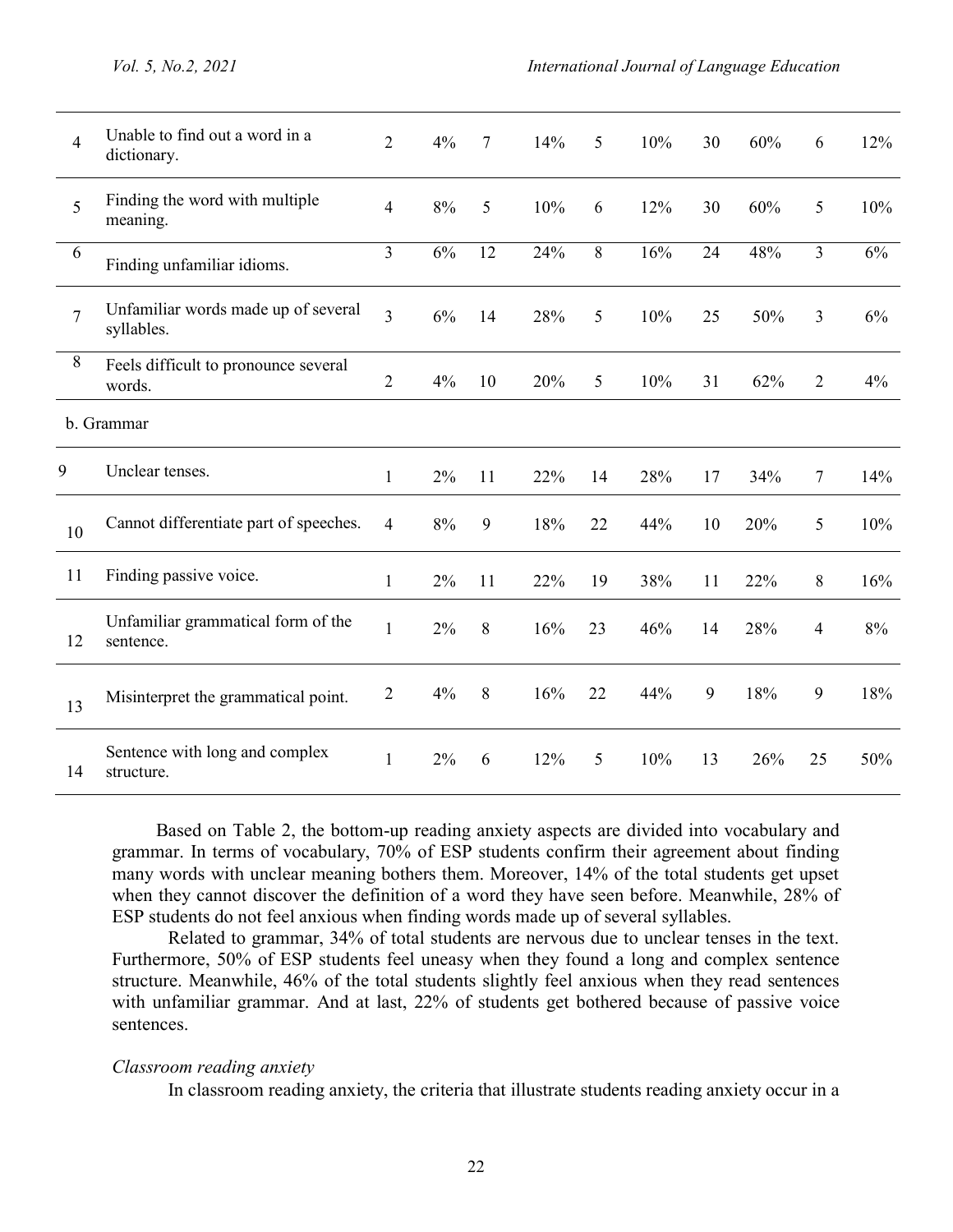classroom setting. It includes read out the text, translating, read aloud the comprehension questions, uninteresting topic, correcting the students' pronunciation directly, and instructor frequently using English. Regarding classroom reading anxiety, the result of students' responses is given in the following table.

|                |                                                                           |   | Table 3. Classroom reading anxiety |          |     |                |              |       |     |       |              |
|----------------|---------------------------------------------------------------------------|---|------------------------------------|----------|-----|----------------|--------------|-------|-----|-------|--------------|
| N <sub>0</sub> | Statement                                                                 |   | Strongly                           | Disagree |     | Neutral        |              | Agree |     |       | Strongly     |
|                | Top-down Reading Anxiety                                                  |   | Disagree                           |          |     |                |              |       |     | Agree |              |
|                | <b>Teaching Method</b>                                                    | F | P                                  | F        | P   | F              | $\mathbf{P}$ | F     | P   | F     | $\mathbf{P}$ |
| $\mathbf{1}$   | Called by the instructor to read aloud.                                   | 5 | 10%                                | 14       | 28% | $\overline{2}$ | 4%           | 10    | 20% | 19    | 38%          |
| 2              | Asked to translate a piece of English<br>text into Bahasa.                | 5 | 10%                                | 12       | 24% | 1              | $2\%$        | 5     | 10% | 27    | 54%          |
| 3              | Asked to answer comprehension<br>question.                                | 2 | 4%                                 | 16       | 32% | 2              | 4%           | 5     | 10% | 25    | 50%          |
| $\overline{4}$ | The instructor chooses uninteresting<br>text to read.                     | 4 | 8%                                 | 12       | 24% | 3              | 6%           | 14    | 28% | 17    | 34%          |
| 5              | The instructor directly corrected the<br>pronunciation and translation.   | 8 | 16%                                | 15       | 30% | $\overline{4}$ | 8%           | 5     | 10% | 18    | 36%          |
| 6              | The instructor dominantly used<br>English in the delivering the material. | 5 | 10%                                | 9        | 18% | 6              | 12%          | 10    | 20% | 20    | 40%          |

Seeing the table above, 54% of the ESP students were worried when they were asked to translate one-page English text into the Indonesian language. 28% of ESP students get upset when the lecturer chooses uninteresting texts to read in the class. However ,12% of students responded neutrally of being nervous when the instructor frequently uses English as a medium of instruction and rarely use the Indonesian language. Nevertheless, 32% of students are not worried when they asked them to answer the comprehension questions.

To sum up, the highest rank about reading anxiety in each element is presented as follows. For top-down reading anxiety, the highest percentage comes to item number 7, represented by 58% of ESP students who are nervous when finding a specific paragraph's main idea. In bottom-up reading anxiety, most of ESP students figured by 70% of respondents get bothered when finding many words with unclear meaning. Finally, in classroom reading anxiety, 56% of students feel worried when they were asked to translate a piece of an English text into Indonesian language.

## Reading comprehension level

On investigating ESP students' reading comprehension, the initial data are given in terms of its level. The researcher classified students' reading comprehension into a high, average, and low score. The student is said to have a high score when their reading comprehension score ranged between 15 to 20 points. It means they can answer more than 15 items comprehension question correctly. With an average reading comprehension score, the students obtained a score of around 10 to 14 points. In other words, they have an average score because they can answer more than half of the total comprehension questions correctly. Last, the students with reading comprehension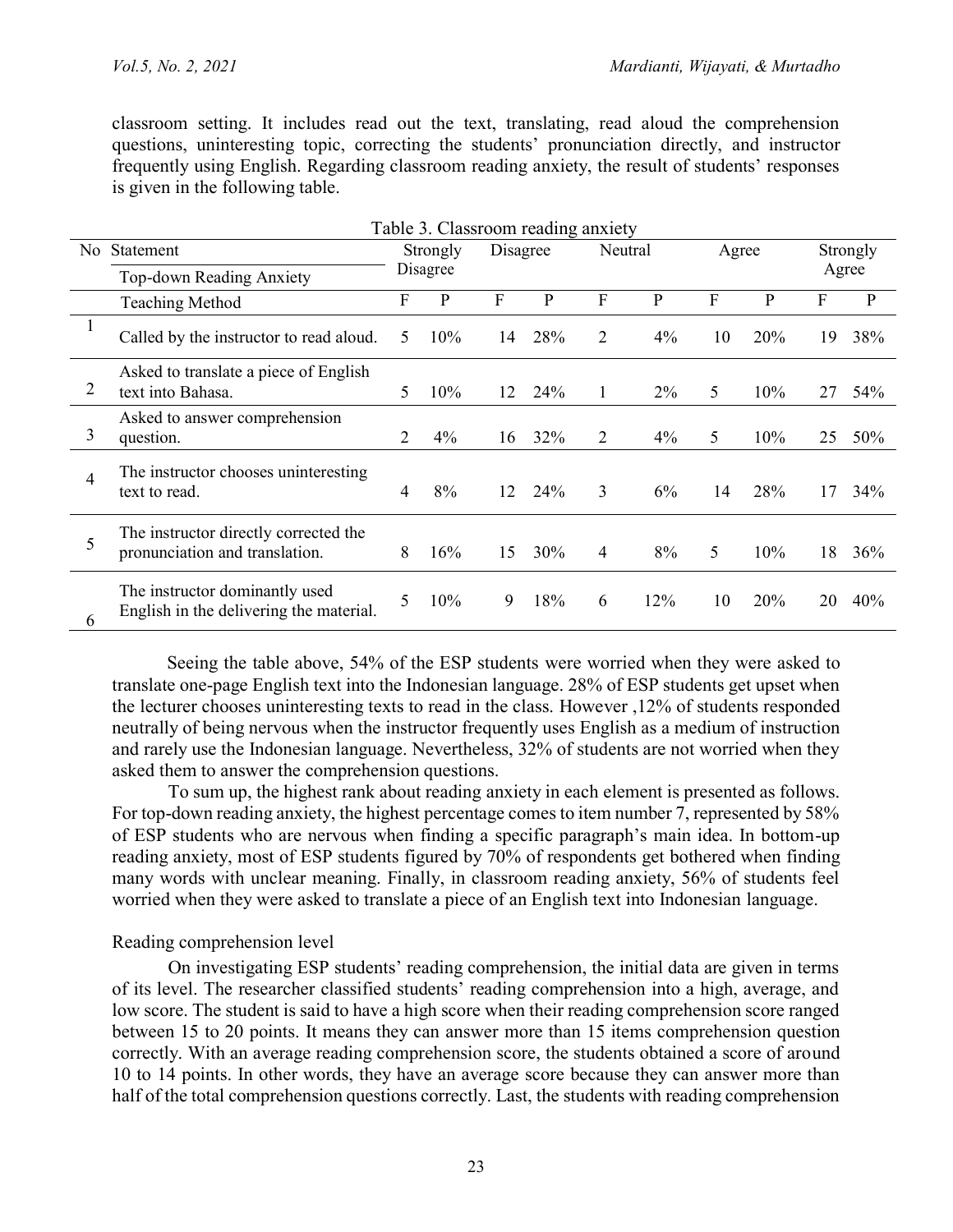scores around 4 to 9 points belong to low score students. In other word, they only can answer less than half of the comprehension questions correctly.



Chart 2. Reading comprehension level

Regarding Chart 2, most ESP students, shown by 58% of total students, obtained a low reading comprehension score. The score of this group range from 4 to 9. Moreover, 28% of the total respondents belong to an average score. It means they can answer more than half of the real comprehension questions. The reading comprehension score in this group range from 10 to 14. Nevertheless, 14% of ESP students belong to the group with high reading comprehension scores because their score is around 15 to 20. In other words, they can answer almost all of comprehension questions correctly.

The researcher presented it based on the reading comprehension question regarding the frequency and percentage of students reading comprehension scores. Therefore, the following table contained those data:

| Number of      | Correct Answer |     |  |  |
|----------------|----------------|-----|--|--|
| Question       |                |     |  |  |
| Text 1         | F              | P   |  |  |
| 1              | 26             | 52% |  |  |
| $\overline{2}$ | 24             | 48% |  |  |
| 3              | 20             | 40% |  |  |
| 4              | 35             | 70% |  |  |
| 5              | 37             | 74% |  |  |
| Text 2         |                |     |  |  |
| 6              | 34             | 68% |  |  |
| 7              | 22             | 44% |  |  |
| 8              | 30             | 60% |  |  |
| 9              | 28             | 56% |  |  |
| 10             | 18             | 36% |  |  |

# Table 4.Students' reading comprehension score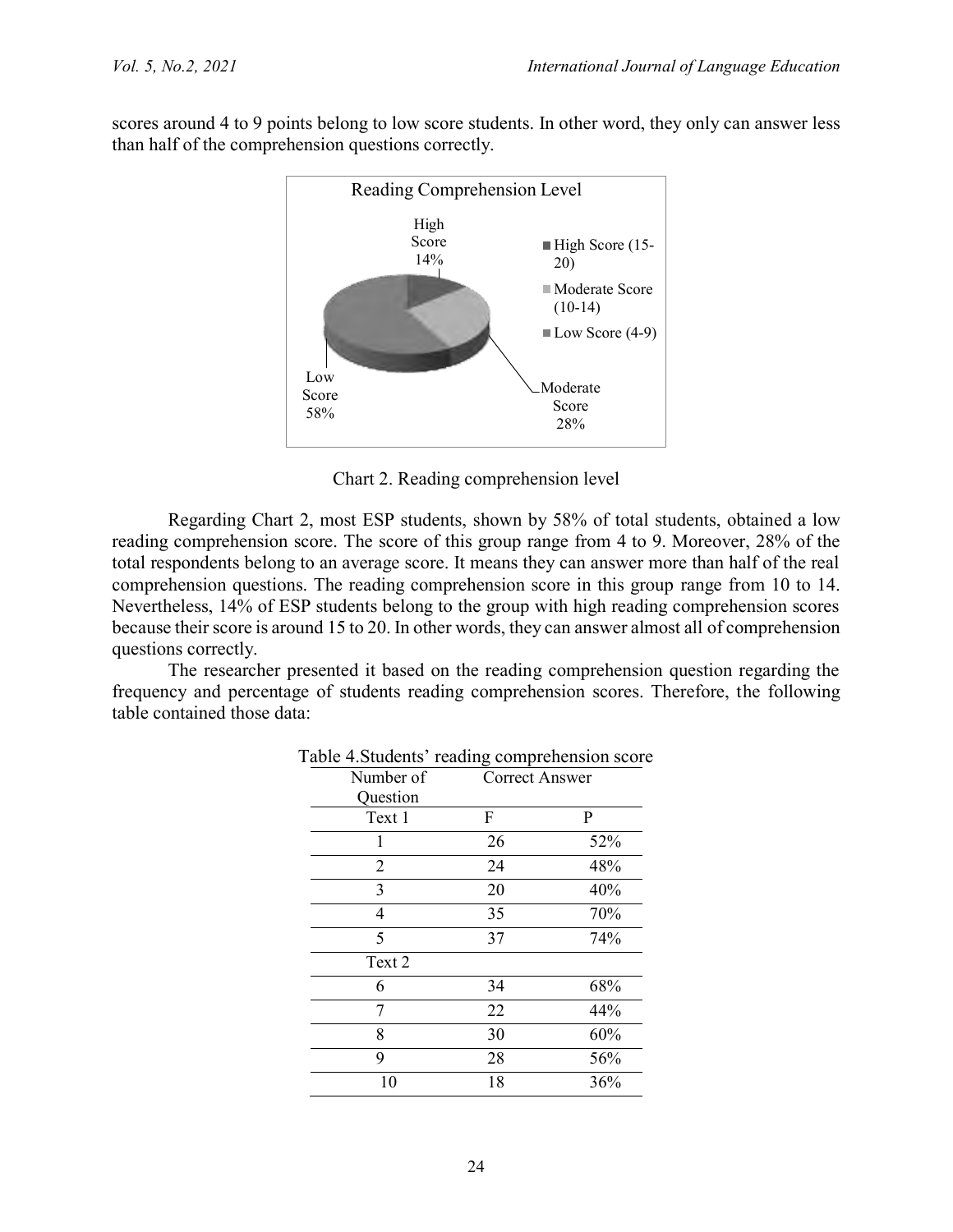| Text 3 |    |     |
|--------|----|-----|
| 11     | 37 | 74% |
| 12     | 11 | 22% |
| 13     | 23 | 46% |
| 14     | 23 | 46% |
| 15     | 10 | 20% |
| Text 4 |    |     |
| 16     | 32 | 62% |
| 17     | 19 | 38% |
| 18     | 26 | 52% |
| 19     | 35 | 70% |
| 20     | 14 | 28% |
|        |    |     |

Based on the table above, the four texts consists of 20 questions was used to indicate the students' reading comprehension. Each text consists of 5 questions. In-text 1, most of the respondents figured by 74% of ESP students can answer question number 7 correctly, and the rest of them, 26% of students, fail to answer it correctly. However, question number 3 is considered the most challenging question among others since them only 40% of total students answer the questions correctly, whereas 60% of them answer the item incorrectly.

For text 2, 68% of total respondents can answer question number 6 correctly, and the rest, 32% of them are failed. Meanwhile, only 36% of the students can answer question number 10 correctly and the others, 64%, answer it incorrectly.

Regarding text 3, 74% of ESP students successfully answer question number 11, and 26% of them cannot answer the question correctly. However, only 20% of the total respondents answer question number 15 correctly, and the rest of them, 80%, fail to give a correct answer.

Finally, for text 4, 62% of ESP students can answer question number 16 correctly, and 38% of the students are failed to answer the question correctly. Question number 20 is considered the most challenging problem because 28% of total respondents can answer the question correctly, whereas 72% of total students are failed to answer correctly.

In conclusion, based on the table above, most of the respondents shown by 74% of total students can answer question number 11 correctly. It means that item number 11 is the easiest among the other questions in the reading comprehension test.

The correlation of reading anxiety and reading comprehension

In revealing to students the relationship between reading anxiety and reading comprehension, the Pearson product-moment correlation was applied using SPSS. The result can be seen in the following table:

| Table 5. Correlation between Reading Anxiety and Reading Comprehension |                     |                 |                       |  |  |  |  |  |
|------------------------------------------------------------------------|---------------------|-----------------|-----------------------|--|--|--|--|--|
|                                                                        |                     | Reading Anxiety | Reading Comprehension |  |  |  |  |  |
| Reading Anxiety                                                        | Pearson Correlation |                 | $-455$ <sup>**</sup>  |  |  |  |  |  |
|                                                                        | $Sig. (2-tailed)$   |                 | .001                  |  |  |  |  |  |
|                                                                        | N                   | 50              | 50                    |  |  |  |  |  |
| Reading Comprehension Pearson Correlation                              |                     | $-.455$ **      |                       |  |  |  |  |  |
|                                                                        | $Sig. (2-tailed)$   | .001            |                       |  |  |  |  |  |

Table 5. Correlation between Reading Anxiety and Reading Comprehension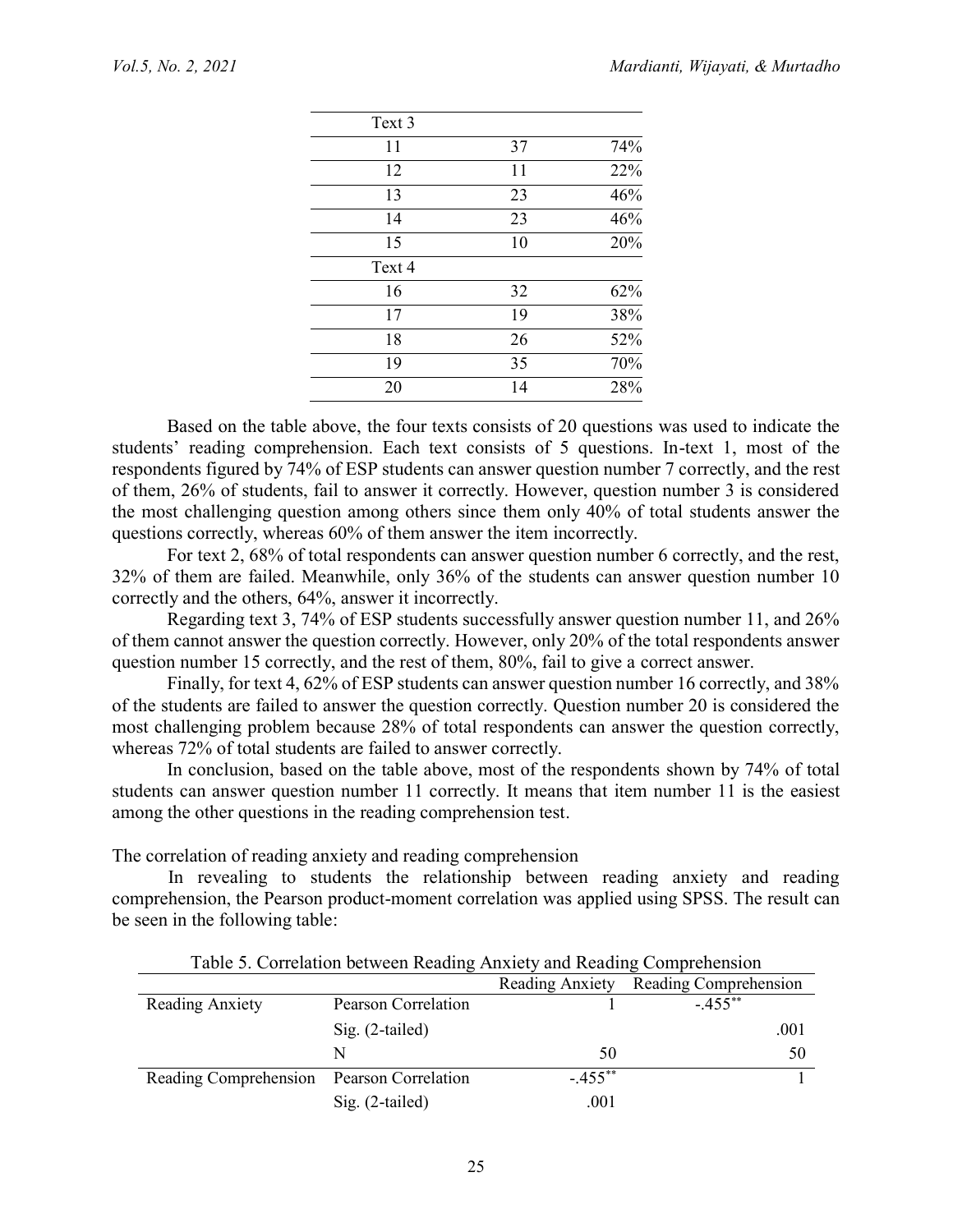Based on the table above, the correlation coefficient is .001, which means a relationship between reading anxiety and reading comprehension. Furthermore, according to Lodico et al. (2010), the r-value (-.455) indicates that its relationship's strength belongs to medium correlation. The minus sign on the r-value can be interpreted as a negative relationship between reading anxiety and reading comprehension. In other words, the higher the students feel anxious in reading activity, the lower score of reading comprehension they obtained.

#### Discussion

Commonly, based on the result obtained from the questionnaire about reading anxiety, the current study showed that the level of students' reading anxiety is on the medium level. It means the group of reading anxiety face by students is not too high or low. In the same line, studies conducted by Muhlis (2017) clarified that students' reading anxiety level is moderate. It means the students feel anxious when reading activities in the class. Recently, the study done by Faruq (2019) was also consistent with the current study results that students feel nervous when involved in the reading activity. The explanation was given at the beginning of the finding section, and the reading class was taken in the pavilion near UMM's park. Since the reading activity was outside the classroom, it can be assumed that the learning situation outside the classroom may reduce the students' stress. However, it was still at the medium level.

Specifically, reading anxiety falls into three possible sources: top-down reading anxiety, bottom-up reading anxiety, and classroom reading anxiety. Among these sources, most students stated that bottom-up reading anxiety related to words with unclear meaning and difficulties in pronouncing the words as the most impactful factors causing reading anxiety. Following this finding, Aisyah (2017) said that vocabulary is the most causative factor affecting students reading anxiety. The students feel stress when they have to deal with reading activity since the English written text they read contains many complicated vocabulary. This kind of situation then led them to experiencing reading anxiety since they have a lack of vocabulary knowledge.

It was followed by top-down reading anxiety; the students were nervous looking for the main idea in a particular paragraph. When it comes to the main idea, it is also related to vocabulary retention. Students who lack vocabulary knowledge will find difficulties identifying the main idea since they need to understand the text as a paragraph or as a whole text. Besides, determining central concepts can be difficult because, in some texts, the main idea is not always clearly stated. Correspondingly, Guimba & Alico (2015) said that when students find it challenging to identify main ideas, reading anxiety could occur. Particularly, students may feel uneasy when they have inadequate reading skills. The minor potential factor causing reading anxiety is classroom anxiety; when the instructor calls on the students to translate apiece of an English text into the Indonesian language makes them worried. To translate their first language into the target language and vice versa, the students must have sufficient vocabulary knowledge because the linguistic aspect of English as the target language is entirely different from Indonesian language. However, if the students do not have adequate experience, they will fall into confusion and will end up with misinterpretation of the text.

Concerning reading comprehension tests containing 20 questions, it has the most correct and incorrect answers. Question number 11, which is part of text 3, was considered the easiest because most students could answer it correctly. In contrast, there is also a question considered as the most difficult, namely question number 15, as even part of text three because only fewer

26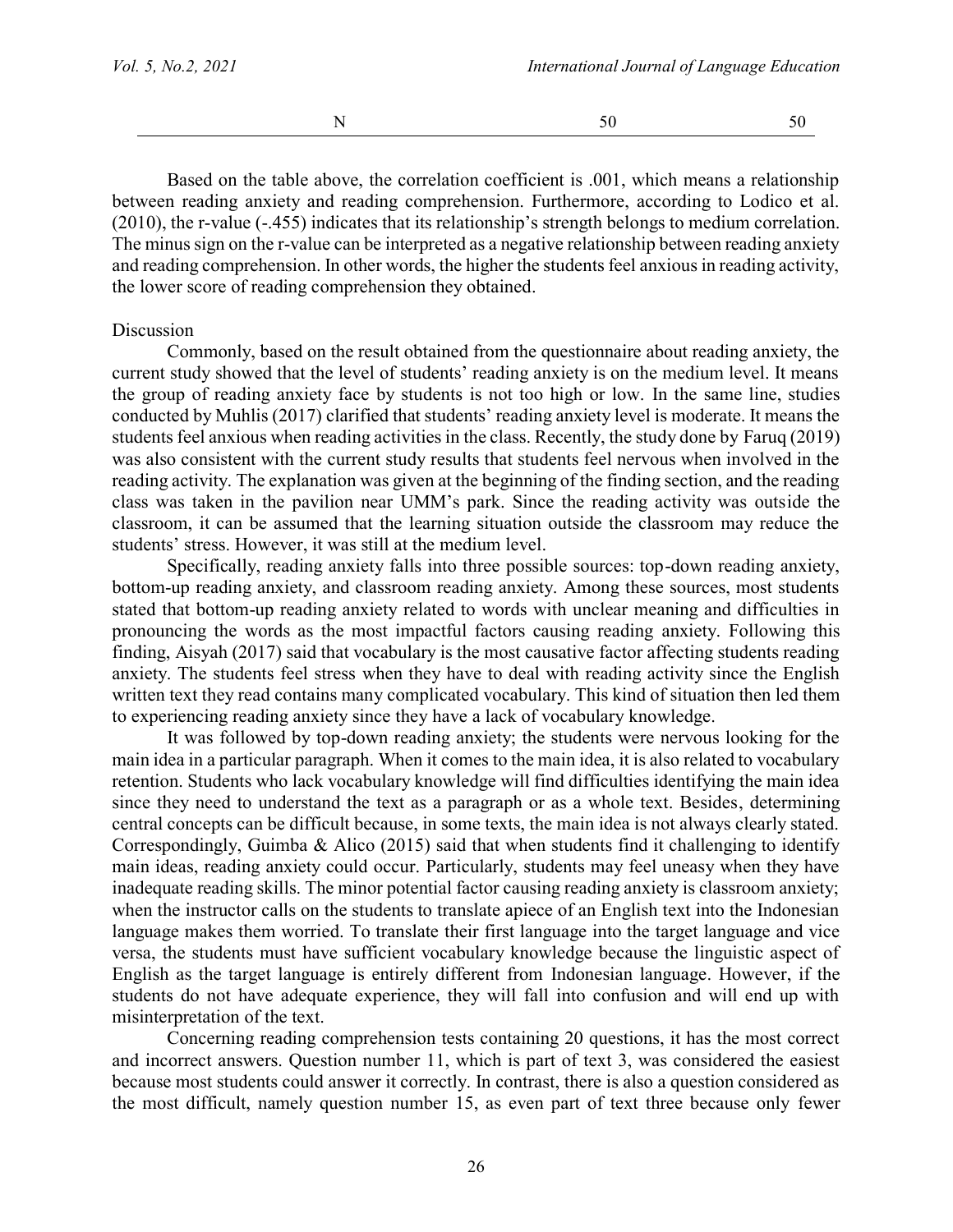students of the total students can answer the question correctly. It means more than half of students are failed to answer correctly. In terms of students' classification, the high achiever is those who acquire a score of around 15 to 20. The moderate achiever consists of the students who can answer correctly, about 10 to 15. Those who have score 4 to 9 are included in the low score because they can only answer less than half the question correctly.

From the previous elaboration, two points should be highlighted, the easiest and the most challenging question. The easiest one refers to question number 11 about asking for explicit information. Detailed information means the report is stated clearly in the text. Since it can be read at a glance, the student is comfortable finding out the correct answer. On the other hand, the most challenging question represented by item number 15 about word meaning. This kind of material is categorized as vocabulary since it belongs to the word level. In the same line, Aisyah (2017) also confirms that vocabulary is a serious obstacle in the students' reading activity because it causes stress to them in reading class. Since reading comprehension emphasizes mastering the message content in the reading, the students must master vocabulary to make them more manageable in understanding the text. Moreover, according to Astuti (2020), reading comprehension is considered an open center for reading. It is expected that reading comprehension is at the top of the reading abilities and the basis for all reading processes.

Based on the findings, linking reading anxiety to reading comprehension might be interpreted as a negative relationship, which means the more students feel anxious when they are involved in reading activity, the lower the reading comprehension score they will get. Moreover, these findings are consistent with studies conducted by foreign researchers Guimba &Alico (2015). Jafarigohar & Behrooznia (2012) conducted a survey that resulted in a negative relationship between reading anxiety and reading comprehension. Moreover, this study confirms the previous research that reading anxiety and reading comprehension have a moderately significant relationship. In other words, there is substantial potential for reading anxiety to see how considerable reading activity is. Guimba &Alico (2015) further explained that reading is a skill that promotes other skills, such as writing and speaking. Throughout the reading, the language input is absorbed and then produced in the target language through speaking and writing.

## **Conclusion**

The result of this study illustrates that the majority of non-English department students perceived anxiety at a medium level. Based on the data and elaboration in findings and discussion, it can be seen that students' levels of anxiety are varied. There are three groups of reading anxiety levels, i.e. high level, moderate level, and low level. Most students grouped into an average level. ESP students' reading anxiety sources were from three high-ranked statements representing each aspect of causing reading anxiety. Most students agreed that vocabulary with unclear meaning is the most significant factor that raised their reading activity anxiety. Then, it was followed by the main idea and translation from English into Bahasa Indonesia, respectively.

Regarding students reading Comprehension, the ESP students belong to a low reading comprehension level. It means most ESP students are failed to answer correctly of more than half of the total questions. Besides, the result of the study revealed that there was a negative relationship between reading anxiety and reading comprehension of ESP students. In other words, the higher anxiety the students have, the lower their comprehension score they obtained. The existence of students reading anxiety can disturb them in comprehending English texts. This finding implied that the teacher should use and justify teaching methods in their ESP classroom to help the students minimize their reading anxiety. Thus, ESP teachers should design a positive and fun learning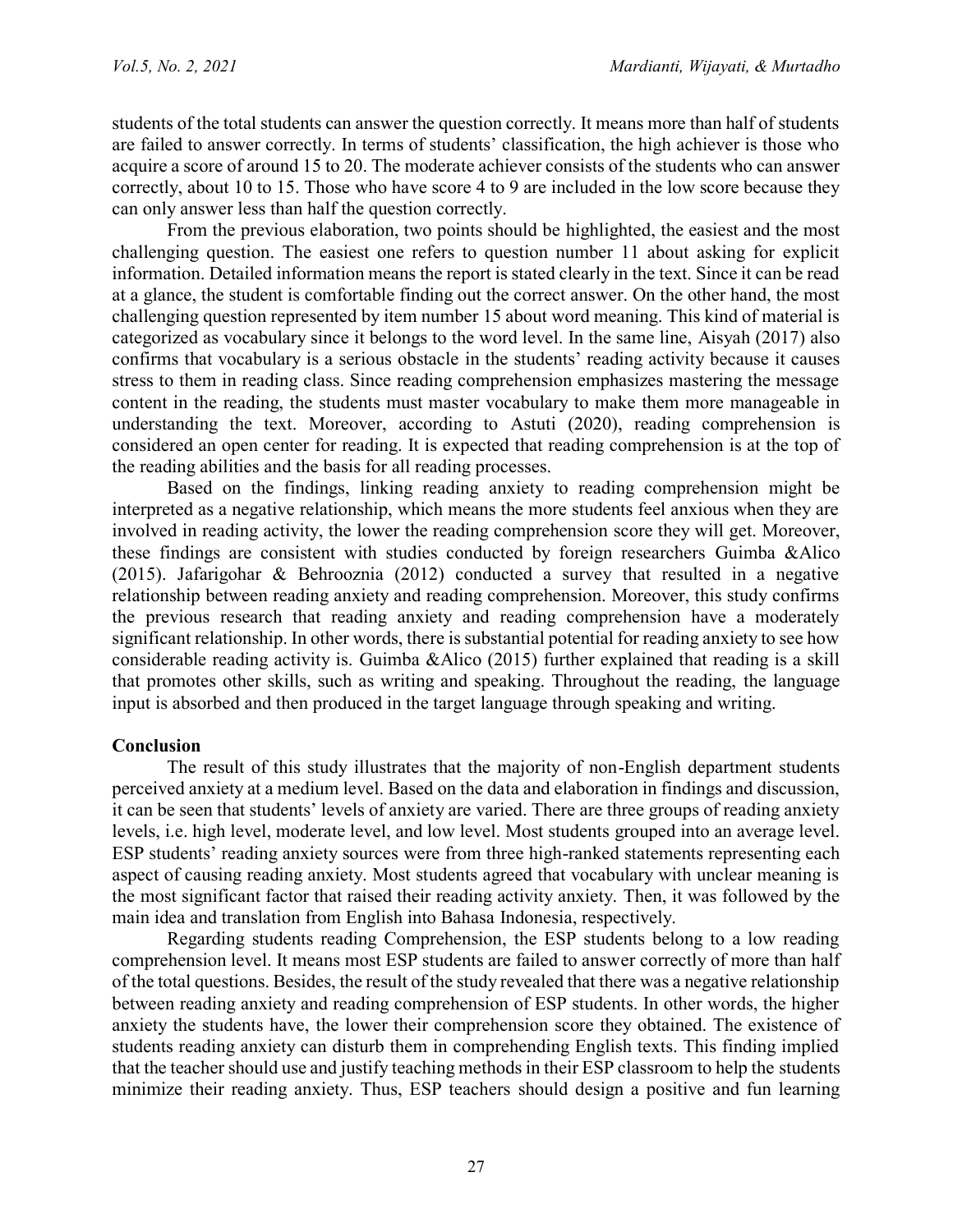environment to encourage the students improving their reading comprehension and cope with their anxiety.

Declaration of conflicting interest

The authors have no conflicts of interest to declare. All co-authors have been seen and agree with the manuscripts' contents, and there is no financial interest to report. We certify that the submitted is an original work and is not under review at any other publication.

## Funding acknowledgement

The authors would like to thank Research Iinstitution and Community Service at Universitas Negeri Malang for funding this study. The authors are also sincerely grateful to the anonymous reviewers for their valuable comments to improve the present study's quality.

# **References**

- Ahmad, I. S., Al-Shboul, M. M., Nordin, M. S., Rahman, Z. A., Burhan, M., & Madarsha, K. B. (2013). The Potential Sources of Foreign Language Reading Anxiety in a Jordanian EFL Context: A Theoretical Framework. *English Language Teaching*, *6*(11), p89. https://doi.org/10.5539/elt.v6n11p89
- Aina, Q, & Wijayati, P., H. (2019). Coping the Academic Stress: The Way the Students Dealing with Stress. *KnE Social Sciences*, *3*(10), 212. https://doi.org/10.18502/kss.v3i10.3903
- Aisyah, J. (2017). Students' Reading Anxiety in English Foreign Language Classroom. *Journal of English and Education*, *5*(1), 56–63.
- Alderson, J. C. (2005). *Assessing reading* (5. print., transferred to digital print). Univ. Press.
- Astuti, R. T. (2020). Improving students' reading comprehension ability using task-based language teaching. *Lingua Pedagogia, Journal of English Teaching Studies*, *2*(1), 1–13. https://doi.org/10.21831/lingped.v2i1.28023
- Brantmeier, C. (2000). *The Relationship Between Reader's Gender, Passage Content, Comprehension, and Strategy Use in Reading Spanish as a Second Language*. Indiana University.
- Chawwang, N. (2008). *An Investigation of English Reading Problems of Thai 12th-Grage Students in Nakhonratchasima Educational Regions 1, 2, 3, and 7*. Srinakharinwirot University.
- Faruq, A. Z. A. (2019). Reading Anxiety in English As A Foreign Language for Undergraduate Students in Indonesia. *Journal of Teaching & Learning English in Multicultural Contexts*, *3*(2).
- Guimba, W. D., & Alico, J. C. (2015). Reading Anxiety and Comprehension of Grade 8 Filipino Learners. *International Journal of Humanities and Social Sciences*, *Special Volume*, 44– 59.
- Jafarigohar, M., & Behrooznia, S. (2012). The Effect of Anxiety on Reading Comprehension among Distance EFL Learners. *International Education Studies*, *5*(2), p159. https://doi.org/10.5539/ies.v5n2p159
- Krashen, S. D. (1982). *Principles and practice in second language acquisition* (1st ed). Pergamon.
- Latief, M. A. (2019). *Research Methods on Language Learning: An Introduction* (7th ed.). Universitas Negeri Malang.
- Lodico, M., Spaulding, D., & Voegtle, k. (2010). *Methods in Educational Research: From Theory to Practice* (2nd ed.). Jossey-Bass.